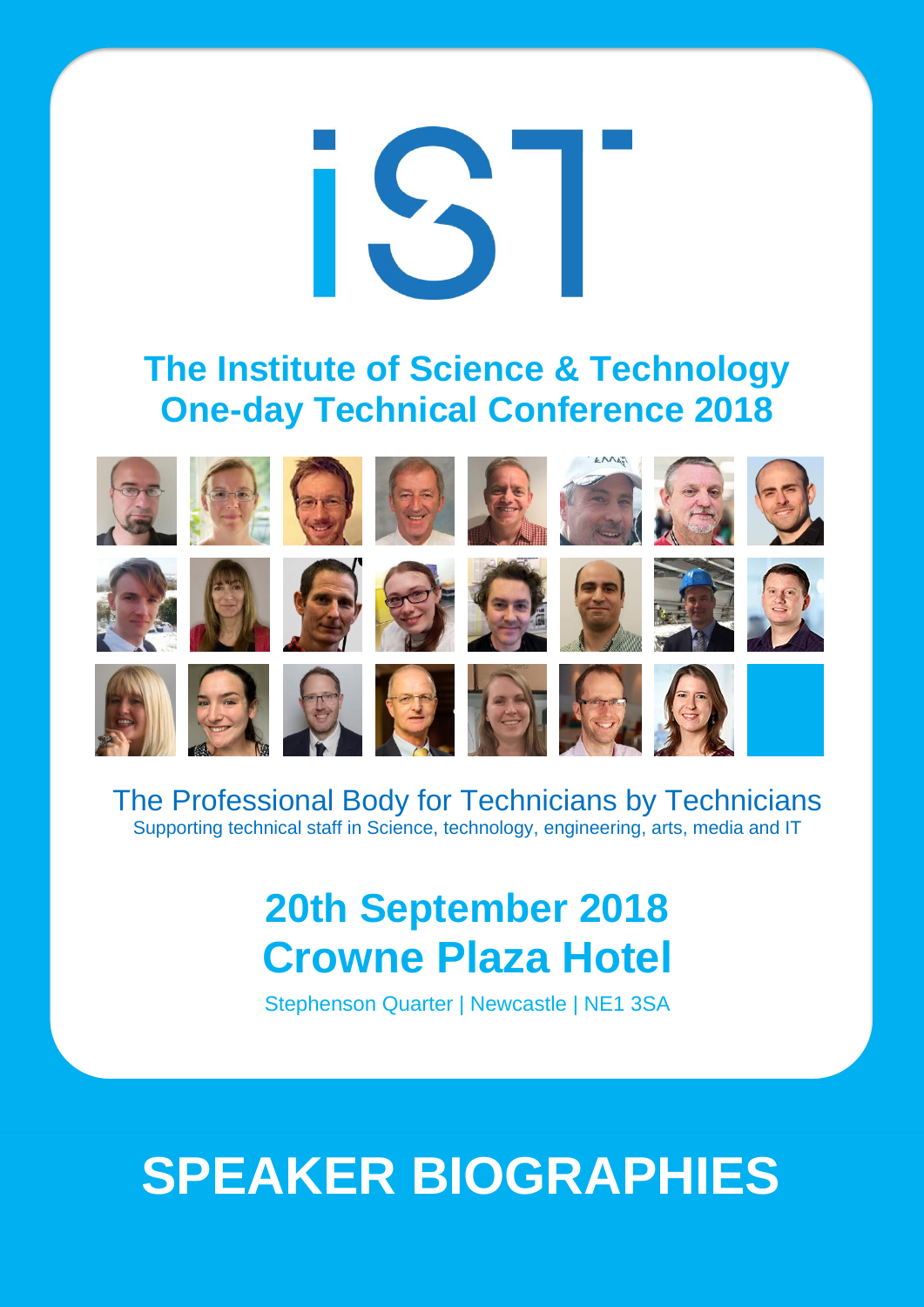

#### **Mark Ariaans** Lead Resource Technician at the University of Sheffield

Mark is the lead resource technician in the Department of Infection, Immunity & amp; Cardiovascular Disease (University of Sheffield). As a PhD student and as a research technician Mark has been active in the field of laboratory animal research for over fifteen years. Having completed his PhD using poultry models of infection, he has since switched to supporting mouse research projects. With the University of Sheffield being a signatory on the national Concordat on greater openness about animal research, Mark has been involved in various

outreach activities aimed at increasing the understanding of animal research among the general public. Animal welfare and the "three R's" guidelines are central to these activities.



#### **Charlotte Ashley-Roberts** Transitions Coach for Women in Business and Leadership

Charlie is a careers and transitions coach and owner of *Your Time To Grow*. After being made redundant in 2009 from the pharmaceutical industry a career in careers advice beckoned working for the Royal Society of Chemistry. After almost 8 years and supporting over 4000 people find their passion and create career strategies which work for them, an opportunity to make a change to her own career arose. The catalyst was two children and an insight into the challenges women face within their careers. So in 2015 Charlie formally qualified as a

coach and set up her coaching business. Her passion is to collaborate with women to help them realise that they already have the skills, values and qualities they need.



#### **Andy Connelly**

Technician and Laboratory Manager at the University of Leeds Assistant Editor of the Journal at the Institute of Science & Technology

Andy Connelly is a technician and laboratory manager in the School of Earth and Environment at the University of Leeds. He is also an active member of the University's Technicians' Network, a member of the Institute of Science and Technology (IST) and assistant editor of The Journal. Alongside his day jobs, Andy has been writing and publishing both academic papers and popular science articles since 2007. His articles have

appeared in Physics World, Physics and Chemistry Review, and on Guardian.co.uk. More recently, he has been writing about the lives of technicians, current and historic, for The Journal and for his blog *#TechnicianJourney*. Through doing this he hopes to raise the awareness of the importance of technicians in the history of science.



#### **Terry Croft**

Chair and CEO of the Institute of Science & Technology

Terry is chairman of the IST; the professional body that represents specialist, technical and managerial staff both nationally and internationally, and across all sectors including the HE sector. Terry's passion and commitment to the technical community resulted in his new role at the University of Sheffield as Director of the National Technician Development Centre. His wealth of knowledge and wide experience led him to be awarded a three year Catalyst Grant by HEFCE where he was Director of the Department of Technical Development and

Modernisation at the University of Sheffield. The project entitled "Development & Embedding of Career Pathways for Technicians across the Higher Education Sector" has a number of work streams covering a variety issues that are currently effecting the HE institutions. These include awareness of the professional technician as a career choice, the various pipelines to enter the profession, skills shortages, succession planning, professional registration, career pathways, and future proofing.



#### **Richard Cutting**

Senior Project Manager at the University of Manchester, Manchester Engineering Campus Development and Henry Royce Institute

Since completing a PhD in Physical Chemistry and several post-doctoral research positions, Richard has held a series of Health and Safety and Technical Services Management roles at the University of Manchester, including Technical Services Manager in both the Schools of Earth and Environmental Sciences and Physics and Astronomy. In 2015, Richard took up his current post of Senior Project Manager and currently leads the

design and development of all research and technical spaces in both the Manchester Engineering Campus Development and Henry Royce Institute (among others). He has developed an excellent practical and theoretical knowledge regarding the formation and operation of TRAC-listed facilities and the links to a sustainable business model for technical services. Richard is a member of the Faculty of Science and Engineering Equipment Working Group and University of Manchester Steering Group that is tasked with devising, implementing and overseeing a facilities structure, underpinned by appropriate costing, pricing and operational models.

More recently, Richard has become interested in the development of a holistic, integrated approach to the delivery of technical services both in HEIs and industry, and focused on the significance of this more broadly in terms of benefit to UK-PLC. This includes the development of high-level business strategies to ensure the delivery of flexible/adaptable technical spaces and the development, modernisation and funding of technical teams and equipment. Richard is currently researching and liaising with senior technical leaders both nationally and internationally in order to develop a more detailed understanding of the current issues facing technical services and the efforts and successes of others in addressing these. It is this recent activity that has led him to seek the support of the IST to form a group aimed primarily at senior technical leaders. The overall aim of this group is to provide a forum and national network for the sharing best-practice, lessons-learned and to determine appropriate routes to work with and influence both funders and government. The purpose of seeking to influence in this manner is to ensure alignment of technical services (including technical spaces constructed by HEIs) with the broader needs of society and the post-Brexit UK economy.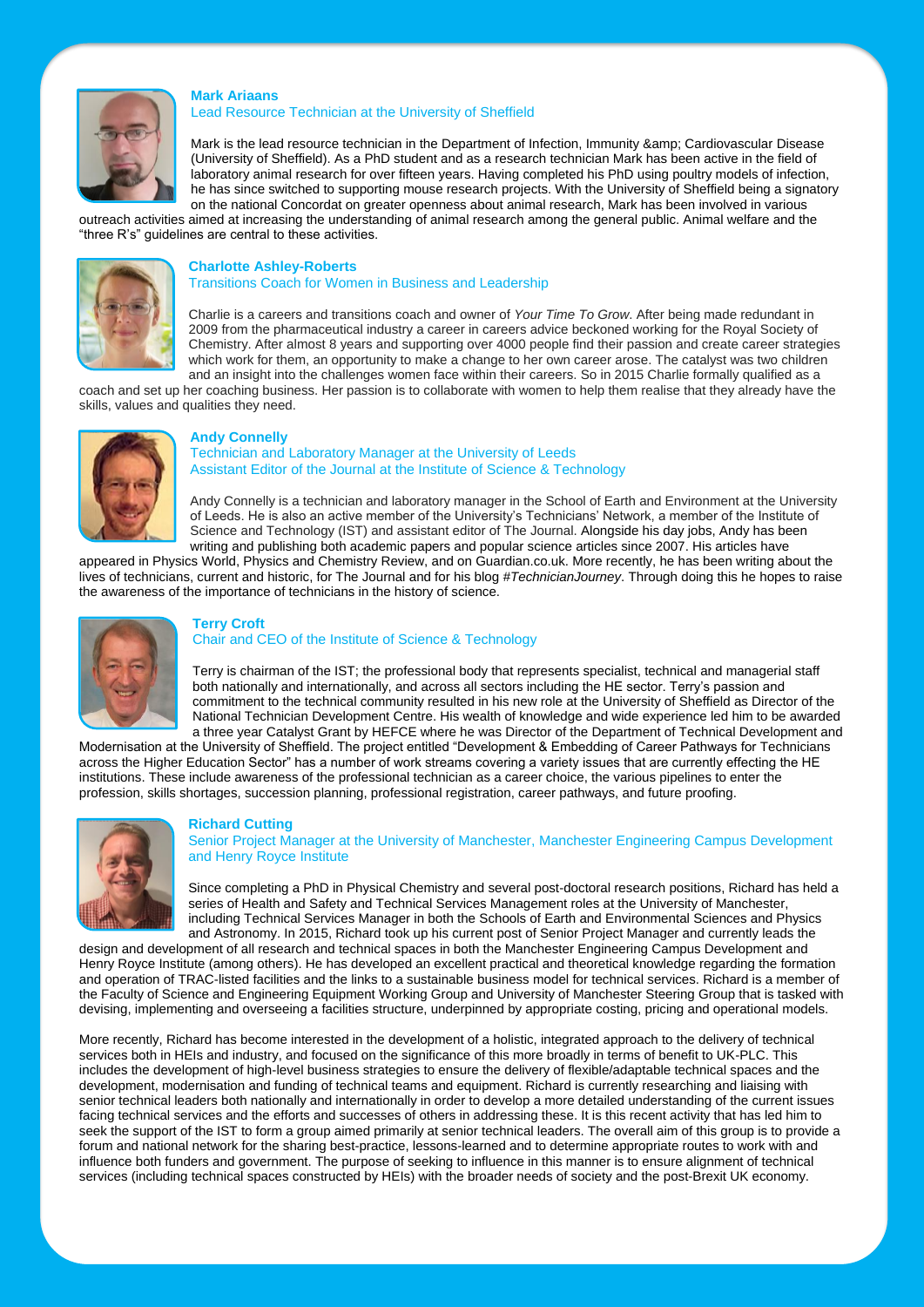

#### **Robert Driver**

Brunel Motorsport Technician at Brunel University

Robert runs the Brunel Motorsport Centre at the Brunel School of Engineering within Brunel University. The University has undergraduate and post graduate training in Motorsport Engineering. We have two Formula Student Racing Teams each building a new race car every season. Also an Isle of Man TT Zero electric motorcycle is prepared and raced at the TT. The Motorsport Centre has a machine shop, a rolling road dynamometer and an engine dynamometer and all manner of test and manufacturing equipment related to

Motorsport. He assists students in all manner of projects from performance engine building to engine mapping (Bosch and Motec) and race prepping the vehicles as well as taking them to the different events i.e. Silverstone, Hockenheim, Isle of Man etc. Robert has also taken on a position to assist the University of Nottingham with their two electric powered superbikes and to assist them in delivering a 4wd Formula Student racing car.



#### **Frank Fletcher**

#### Technical Support Services Team Leader at the University of Sheffield

Frank leads the Technical Support Services Team in the Department of Materials Science and Engineering at the University of Sheffield. He came to the University after leaving De La Salle College in Sheffield a few days after he had taken GCE 'O' Level exams and has remained there to this day. While his early studies were focused on Chemistry, Frank developed specialist skills in electronics and has had a keen interest in electrical safety. Frank was late discovering Professional Registration and since being awarded RSci, he has had the

privilege of being invited to deliver presentations at Universities in the north of England where he has been able to share thoughts about the benefits of Professional Registration, regardless of age.



#### **Miguel Gimeno-Fabra**

Assistant Professor in Mechanical and Electrical Engineering at the University of Nottingham

Dr Miquel Gimeno-Fabra is a researcher at The University of Nottingham. Starting his career as a chemist, Miquel naturally drifted to engineering as it was an area he had always been passionate about. He comments, "As a child I was always drawn to Lego and putting things together…moving to engineering seemed like the right decision, especially as some of the most successful research is interdisciplinary". Once a PhD student studying the continuous synthesis of nano-materials, Miquel is now a researcher within the Faculty of

Engineering, a Research Fellow in the Centre for Innovative Manufacturing in Medical Devices (MeDe) and is also involved in several other projects.

One of his most recent challenges has been working with the Power Electronics, Machines and Control Research Group (PEMC) on their electric superbike. After a successful 2014 season racing an electric motorbike donated by Agni Motors, PEMC decided to buy a more powerful motor for 2015. With concerns over what modifications the old frame would need to accommodate the new motor, they reached out to colleagues within the faculty for somebody to help. Upon joining the team, Miquel's role expanded to start from scratch the mechanical design of the new bike. His main responsibilities involved making sure the bike was mechanically finished on time. He sourced the correct gear for such a high spec bike, made contact with racing suppliers and companies who could deliver, and his efforts paid off as the team made it to the start line. Miquel also takes care of all the mechanics of the bike and as modifications continue, he will be making sure the frame and additional components are all to the best specification.



#### **Jonathan Harvey** Plastics and Sustainability Team, Environment Agency

Jon began his career in waste and sustainability as an environmental consultant in Guangzhou, China. Tasked with developing a commercial and operational model for a new plasma gasification plant in Guangzhou, he developed novel waste arising and feedstock models, learned mandarin, and worked closely with China Homeland and international partners. Jon then applied his first class honours in Environmental Biology (BSc & MSc) at the Environment Agency (environmental monitoring officer). The role involved project management of

investigative monitoring of quarries and agriculture using remote sensing technology, and ecological sampling to establish ecological harm. As marine lead, he was called upon to deliver the marine monitoring programme for the South West ranging from fish surveys, to benthic invertebrates and seagrass surveys. Recently Jon has joined the new Plastics and Sustainability team, where he is establishing working groups, engaging local communities, and enacting internal process change. A large part of work so far has been sharing best practice in industry, and applying his background in monitoring towards tackling the plastic tide.



#### **Karen Henderson**

Director of Technical Services at the University of Reading

Karen started her career as a postdoctoral researcher in the field of enzymology of antigen processing at University College London. Then, she moved into the field of intestinal stem cell differentiation for the next ten years at the Imperial Cancer Research Fund prior to its amalgamation with the Cancer Research Campaign to form Cancer Research UK.

A period of eight years in the private sector followed and included experience in large-scale monoclonal antibody production and in managing teams involved in radiopharmaceutical production and in drug selection for Diagnostic Imaging agents at Amersham International plc - before the latter became GE Healthcare in 2004. Within these roles, Karen has been a classified radiation worker, Radiological Protection Supervisor, Biological Safety Officer and Designated Individual for a Research HTA Licence.

From 2008 she has worked at the University of Reading as Head of Technical Services in the School of Biological Sciences and more recently, from 2015, as Director of Technical Services. This role involves managing and coordinating core technical support across the University.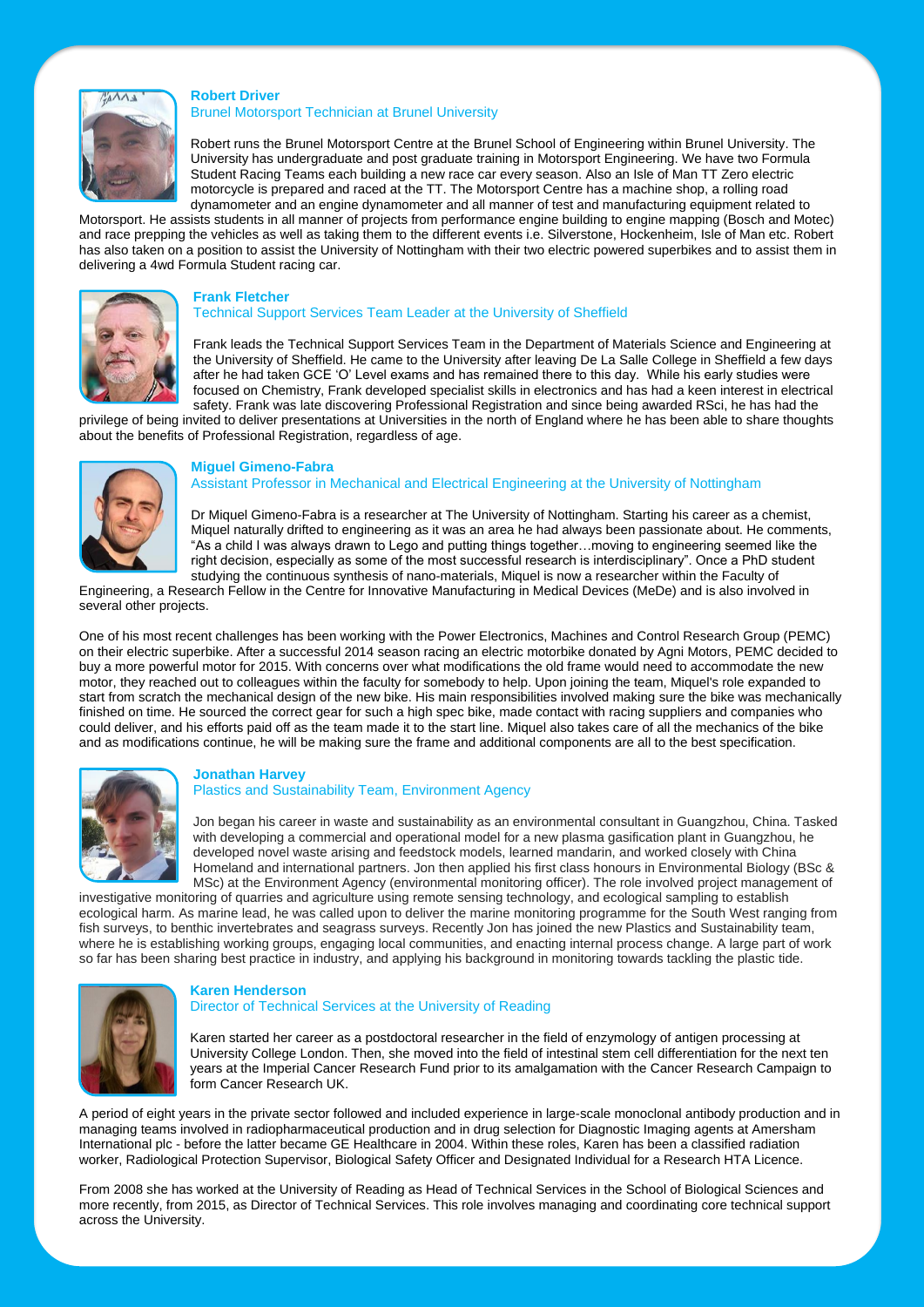

#### Laboratory Manager at the Institute for Sport, PE & Health Sciences, University of Edinburgh

Jon manages Edinburgh University's sport science laboratory facilities, which include resources for both physiological and biomechanical measurement of human activity. He has provided innovative technical solutions to meet research requirements including developing an underwater camera system used for research on the biomechanics of swimming and developing software to conduct EMG analysis. He is a member of the Technical Services Steering Group, which is charged with developing the University's plan for the delivery of the

Technician Commitment. His own competitive cycling background led him into sport science and ultimately a PhD at University of Edinburgh on the effects of fatigue on the biomechanics of cycling. It has also seen him taking on previous roles including providing the sport science support to the Scottish cycling squads and managing Coach Education for Scottish Cycling.



#### **Sarah McCafferty**

**Jon Kelly**

Research Technician at the University of Edinburgh

Sarah McCafferty is a member of the University of Edinburgh Technicians Support Steering group; and a research technician at the University, working in the Edinburgh Clinical Research Facility Genetics Core. Having joined the genetics core in 2013 as a recent graduate, she has become a vital member of the team; having played an instrumental role in setting up the ECRF genetics core in-house RNA extraction service; and being regularly involved with training new members of the team, and visiting students. Working as part of the ECRF's

sustainability committee Sarah has taken the lead on the genetics core submission for the University of Edinburgh sustainability awards, resulting in the awarding of both Bronze (2015) & Silver (2016) accreditation. She is passionate about science communication laboratory sustainability and the development of technical staff.



#### **Mark McDonagh**

#### Technical Services Manager at the Staffordshire University

Mark is a Technical Services Manager at Staffordshire University. He has worked in higher education across a broad range of disciplines at multiple levels and has 18 years management experience. He currently manages technical staff supporting the School of Art and Engineering. Mark has particular interests in team cohesion and team building.



#### **Kia Nazarpour**

#### Reader in Biomedical Engineering at Newcastle University

Kia Nazarpour (PhD, Cardiff University, 2008) is currently a Reader in Biomedical Engineering at School of Engineering, Newcastle University. His research is motivated by the potential of prosthetics to restore function to individuals with sensorimotor deficit, by transforming thought into action and artificial nerve stimulation into perception. Since 2010, he has generated more than £3M research funding from the EPSRC, Leverhulme Trust, the Wellcome Trust and the Royal Society as Principal Investigator. Dr Nazarpour and his multi-disciplinary

team develop data analysis techniques and neural engineering methods to enhance the control of prosthetic hands and test these innovations in experiments involving people with limb difference. Prior to joining Newcastle, he worked as a Senior Algorithm Engineer at Touch Bionics, UK, which is a market leading manufacturer of multi-functional prosthetic hands. At Touch Bionics, he led a Technology Strategy Board project on the development of robust algorithms for prosthesis control.



#### **Raymond Veness** CERN Senior Engineer and Section Leader

Ray Veness is a senior engineer and section leader at CERN in Geneva, Switzerland. He is currently responsible for the mechanical engineering of all instrumentation used for monitoring particle beams in all of CERN's accelerators. He has previously been responsible for the design and implementation of many major parts of the Large Hadron Collider and physics experiments such as ATLAS and CMS. He has a Doctorate in mechanical engineering for the University of Leicester and spent his early career working for the UK Atomic Energy Authority at Culham.



#### **Peter Rignall** Territory Manager at Eppendorf

**Marie Slater**

Peter is the Eppendorf Territory manager for the Midlands. He handles the sales, technical information and training within his region. Peter has previously worked in sales roles at Andritz and Russell Finex, and before that he was a technical officer at VWR.



Technical Team Leader for Pattern Technology, CAD and Textiles at Manchester Metropolitan University

Marie Slater has been Technical Team Leader for Pattern Technology, Anthropometrics, CAD and Textiles at Manchester Metropolitan University since 2005. Marie coordinates a team of twelve technicians, but directly manages five with various multi-specialisms in the Manchester Fashion Institute. This team provides support for undergraduate and postgraduate courses, as well as Enterprise and researchers within the Institute. Marie was previously a children's wear fashion designer for twenty years, designing for Mothercare and Marks and

Spencer. She travelled globally to the far East and Europe, interpreting fashion and fabric trends.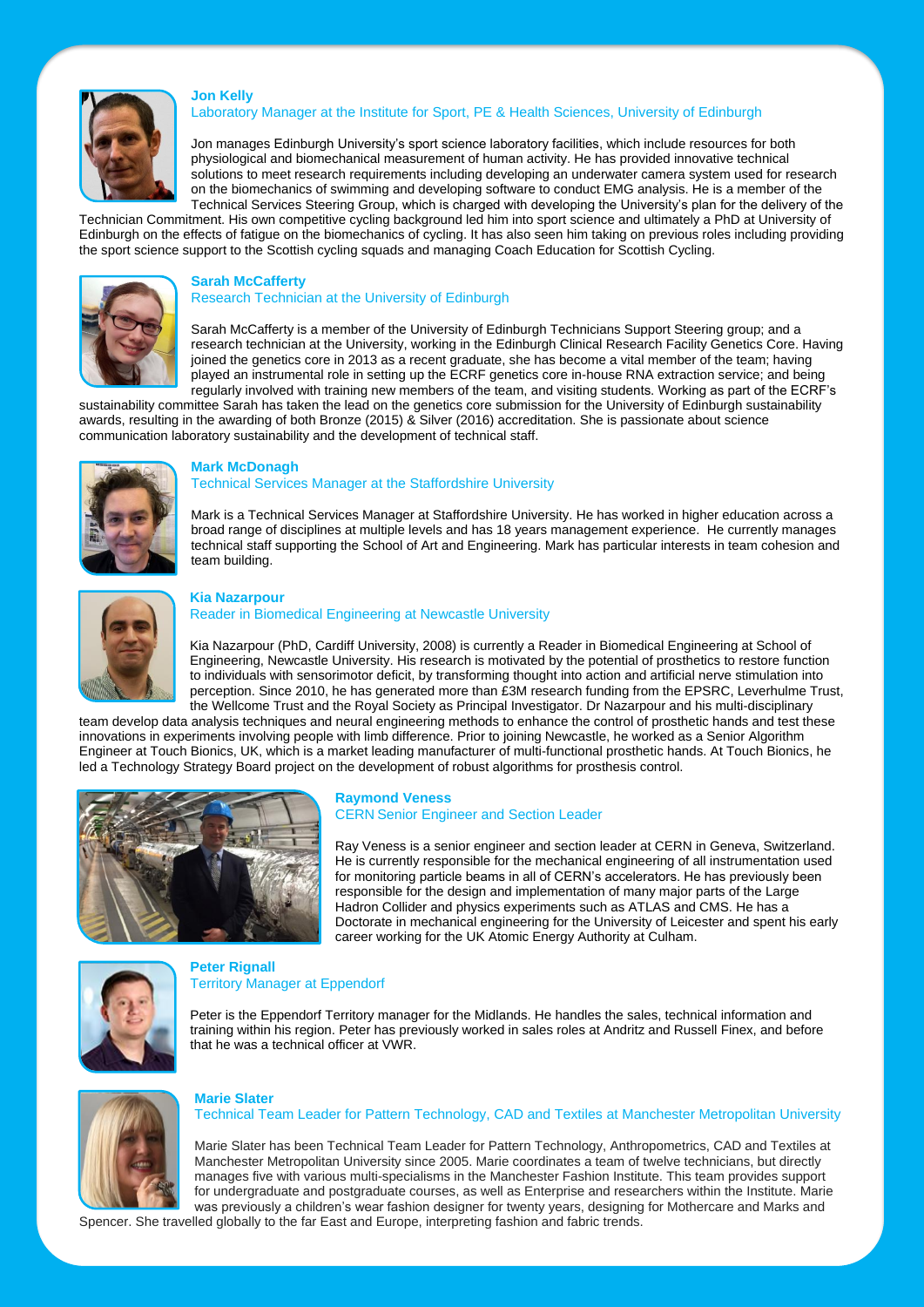

#### Technology Enhanced Learning Advisor at Manchester Metropolitan University

Kate Soper is a Technology Enhanced Learning Advisor at Manchester Metropolitan University. She has worked in e-learning for the past ten years, both in educational institutions and in private companies. Kate's current role is to provide support and guidance around the use of technology to support teaching and learning within the University. By working collaboratively with academics, technicians and researchers Kate has supported the implementation of many digital projects across Manchester Met. Kate has a particular interest in the use of mobile technologies and augmented reality for learning and teaching.

#### **James Trout**

**Kate Soper**

Industry Liaison Advisor at the Institute of Science & Technology

James is the Laboratory manager for the National Laboratory Site at Starcross in Devon. The NLS is a national service of the Environment Agency and provides analytical data for a range of sample types. The NLS has four sites in Nottingham, Leeds, Caversham and Starcross each with their own specialism. As Laboratory Manager James is part of the team who run the NLS and set the vision and strategy for the business. He is responsible for around 90 members of staff and the delivery of sample data to customer agreed targets and to ISO17025

quality standards. James is a Chartered Manager and Registered Scientist and a Director of Newton Abbot University Technical College. He will be helping the IST develop industrial links and promoting frameworks for professionalising science/technical staff working in that sector.



#### **Professor Sir Doug Turnbull** Professor of Neurology at the University of Newcastle upon Tyne

Sir Doug is Professor of Neurology at the University of Newcastle upon Tyne and Honorary Consultant Neurologist at Newcastle upon Tyne Hospitals NHS Foundation Trust in Newcastle upon Tyne. He is also the Director of the Wellcome Centre for Mitochondrial Research and Director RCUK Centre for Ageing and Vitality. Doug is the National lead of the National Highly Specialised Services for Rare Mitochondrial Diseases of Children and Adults. This involves three centres (Newcastle, London and Oxford) and provides diagnostic and

specialist clinical services for patients with mitochondrial diseases.

Sir Doug continues to develop his clinical and molecular studies of mitochondrial disease. One of the great strengths of working in the UK is the ability to link clinical studies to basic research and this is the focus of the Wellcome Centre for Mitochondrial Research.



#### **Jemma Walker**

Pre-registrant Clinical Scientist at Birmingham Women's Hospital

Since reading Developmental and Cell Biology at The University of Sheffield, Jemma has worked in technical roles in academic and clinical research for almost 10 years now. During her time as a research assistant Jemma perused professional registration with the Science Council through the Institute of Science and Technology, achieving RSci status in 2013. Currently training as a pre-registrant clinical scientist at Birmingham Women's Hospital, Jemma is also finalising her PhD in developmental stem cell biology at The University of Plymouth.



#### **Paul Walsh**

Learning and Development Specialist at Manchester Metropolitan University

Paul is a Learning & Development Specialist at Manchester Metropolitan University. He has worked in development roles for twenty years across the travel industry, civil service and higher education. He currently coaches colleagues, managers and leadership teams around developing their own performance and that of the people they work with. He has a particular interest in supporting individuals facing career change and in helping leadership teams to make difficult decisions.



#### **Sarah Wright** Territory Manager at Eppendorf

Sarah is the Eppendorf territory manager for the north east of England. She handles the sales, technical information and training within her region. Sarah was previously technical sales support in the UK head office for Eppendorf, and before that did a PhD in Geochemistry at the University of Southampton.